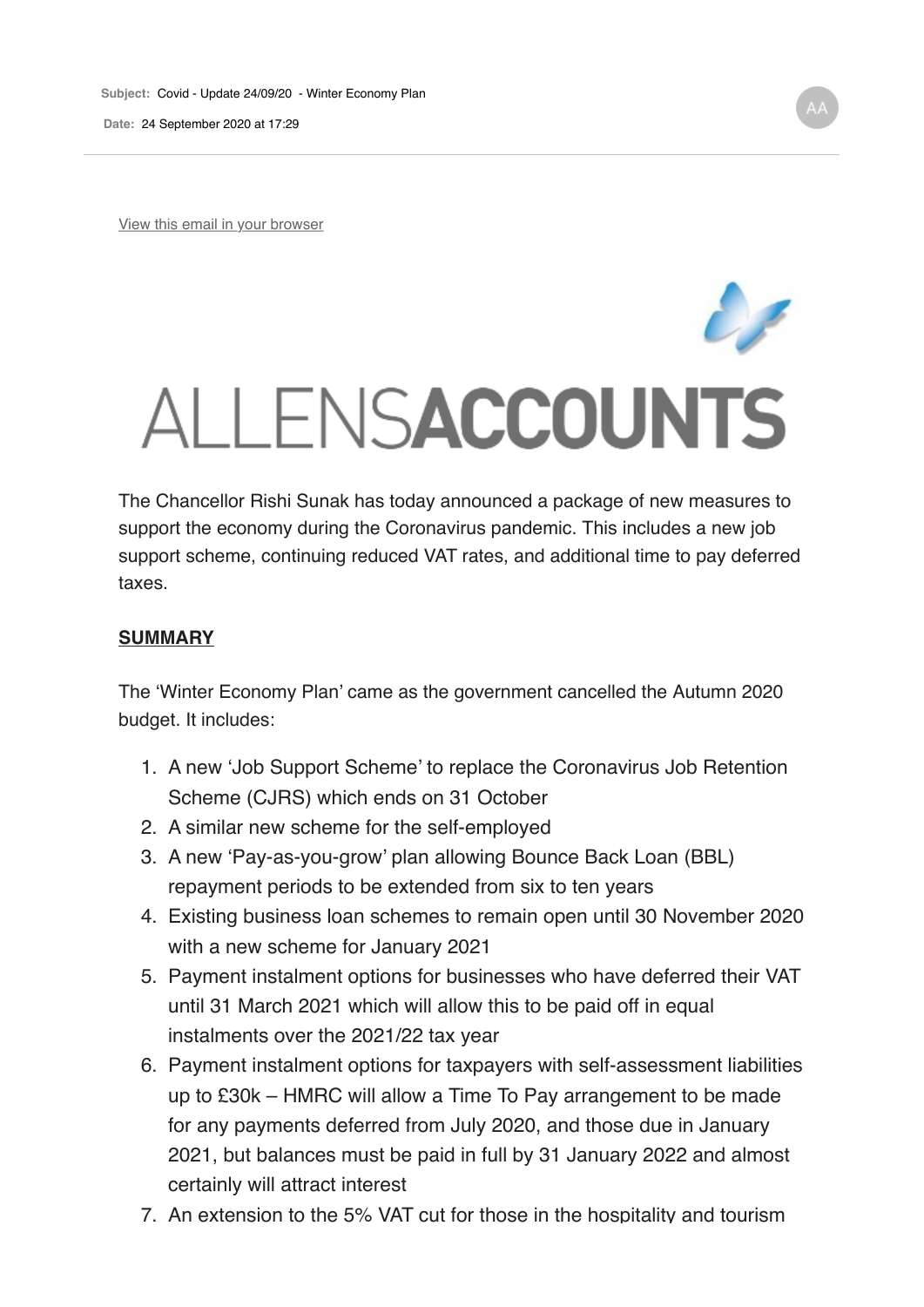industries from 12 January 2021 to 31 March 2021

https://www.gov.uk/government/publications/winter-economy-plan/wintereconomy-plan

7. An extension to the 5% VAT cut for those in the hospitality and tourism

## **JOB SUPPORT SCHEME**

The new scheme is to apply for six months from 1 November 2020.

- Anyone employed as of 23 September 2020 will be eligible but employees must not be on a redundancy notice
- **Employees must work at least 33% of their usual hours**
- Employees should be paid as normal
- **For every hour not worked the employer and the government will each cover one-third of the employees' usual pay**
- The government contribution to be capped at £697.92 per month
- **For example, an employee working 33% of their normal hours would receive 77% of their pay – 22% will be paid by the government (being 1/3 of 66%) and 55% paid by the employer**
- The employer will be reimbursed in arrears as with the CJRS
- The employer must be an SME
- The government expects that large businesses will not make capital distributions, such as paying dividends, whilst they are using the scheme
- There is no requirement for the employer to have previously furloughed workers under the CJRS
- The scheme can be used alongside the Job Retention Bonus

https://assets.publishing.service.gov.uk/government/uploads/system/uploads/ attachment\_data/file/921389/Job\_Support\_Scheme\_Factsheet.pdf

### **SELF-EMPLOYED**

There is to be similar support for the self-employed by way of extending the Self-Employed Income Support Scheme (SEISS) to April 2021.

This will involve **two taxable grants each covering a three month period**: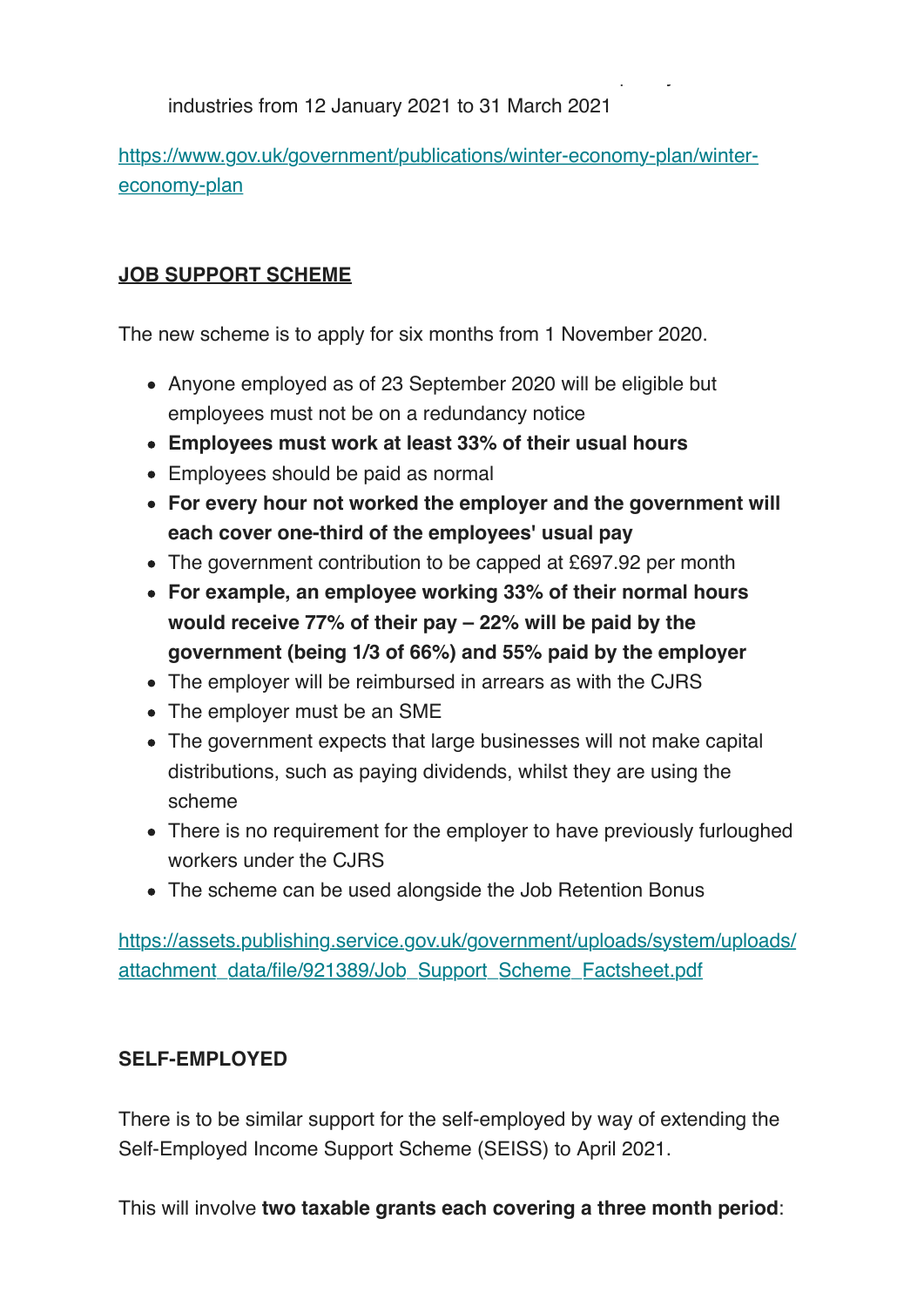- 1. The first to cover November 2020 to January 2021 will be based on **20% of average monthly trading profits capped at £1,875 per month**
- 2. The details of the second grant, covering February to April 2021 are to be announced in due course

https://assets.publishing.service.gov.uk/government/uploads/system/uploads/ attachment\_data/file/921386/FINAL\_SE\_factsheet.pdf

## **BUSINESS FUNDING AND CASHFLOW**

Under the new 'Pay-as-you-grow' terms of the bounce-back loan scheme, loan repayments may be **extended from six to ten years**

- Business who have taken bounce-back loans move temporarily to interest-only payments for periods of up to six months (an option which they can use up to three times), or to pause their repayments entirely for up to six months (an option they can use once and only after having made six payments) without it affecting their credit rating
- The terms of Coronavirus Business Interruption Loans (CBILs) are to be changed such that the government's guarantee is extended to ten years
- **All business loan schemes are to remain open for new applications until 30 November 2020**
- A new loan scheme is being devised for January 2021

## **DEFERRED TAX LIABILITIES**

- **VAT** Businesses who deferred VAT payments (which were due between 20 March 2020 and 30 June 2020) to 31 March 2021 will now be able to pay these in eleven interest-free instalments during the 2021/22 tax year – this will not be automatic and businesses will need to opt in
- **Income Tax** Taxpayers who deferred their July 2020 Income Tax payments on account to 31 January 2021 will now be able to apply for a Time To Pay arrangement to pay these, and the liabilities normally due on the same date, over a twelve-month period to 31 January 2022. This only applies to taxpayers with self-assessment liabilities up to £30,000. No specific announcement has been made about whether interest will